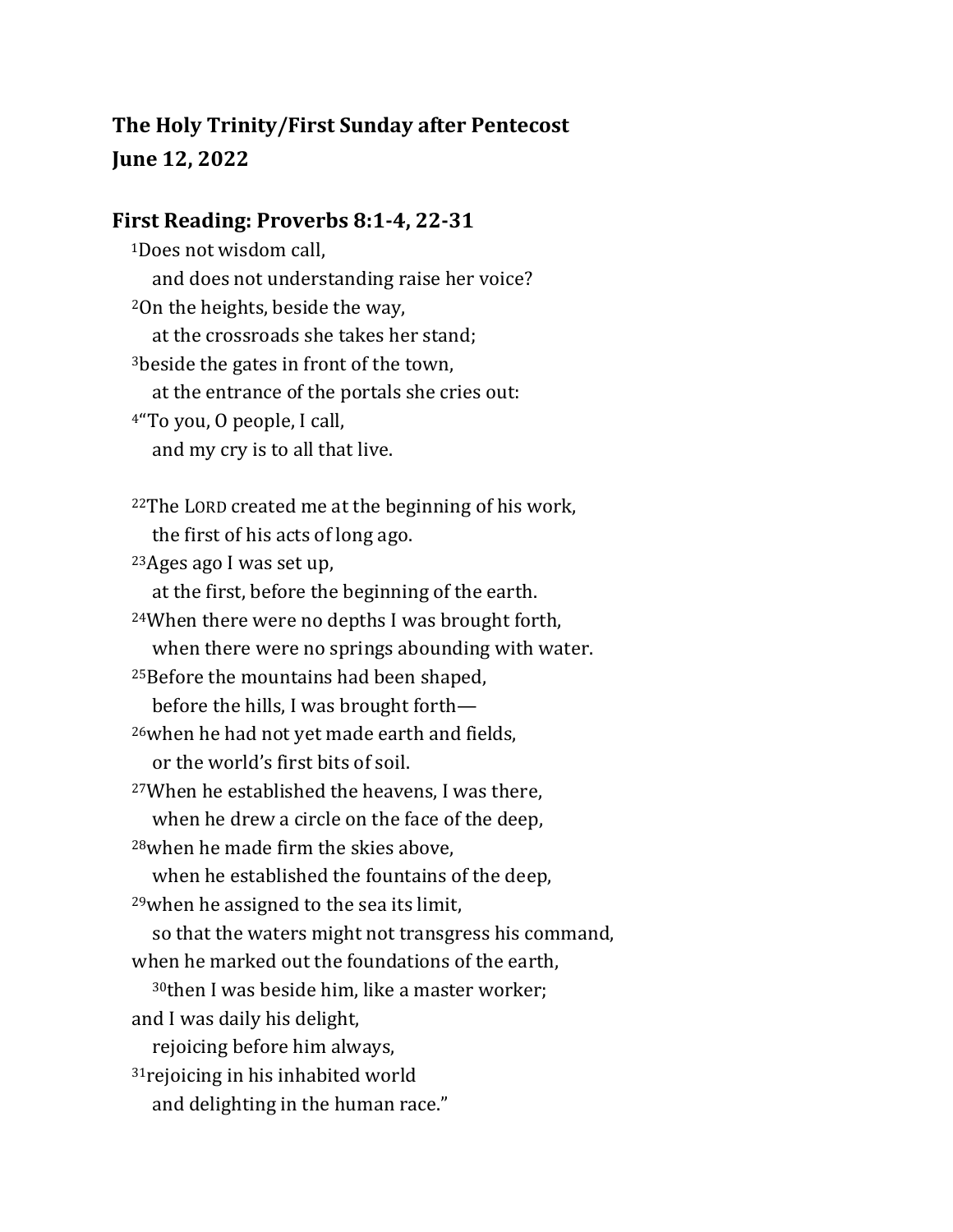### **Psalm: Psalm 8**

<sup>1</sup>O | LORD our Lord,

how majestic is your name in | all the earth!—

# <sup>2</sup>**you whose glory is chanted above the heavens out of the mouths of in- | fants and children;**

## **you have set up a fortress against your enemies, to silence the foe | and avenger. R**

<sup>3</sup>When I consider your heavens, the work | of your fingers,

the moon and the stars you have set | in their courses,

<sup>4</sup>**what are mere mortals that you should be mind- | ful of them, human beings that you should | care for them? R**

<sup>5</sup>Yet you have made them little less | than divine; with glory and hon- | or you crown them.

- <sup>6</sup>**You have made them rule over the works | of your hands; you have put all things un- | der their feet:**
- <sup>7</sup>all | flocks and cattle,

even the wild beasts | of the field,

<sup>8</sup>**the birds of the air, the fish | of the sea,**

### **and whatever passes along the paths | of the sea.**

<sup>9</sup>O | LORD our Lord,

how majestic is your name in | all the earth! **R**